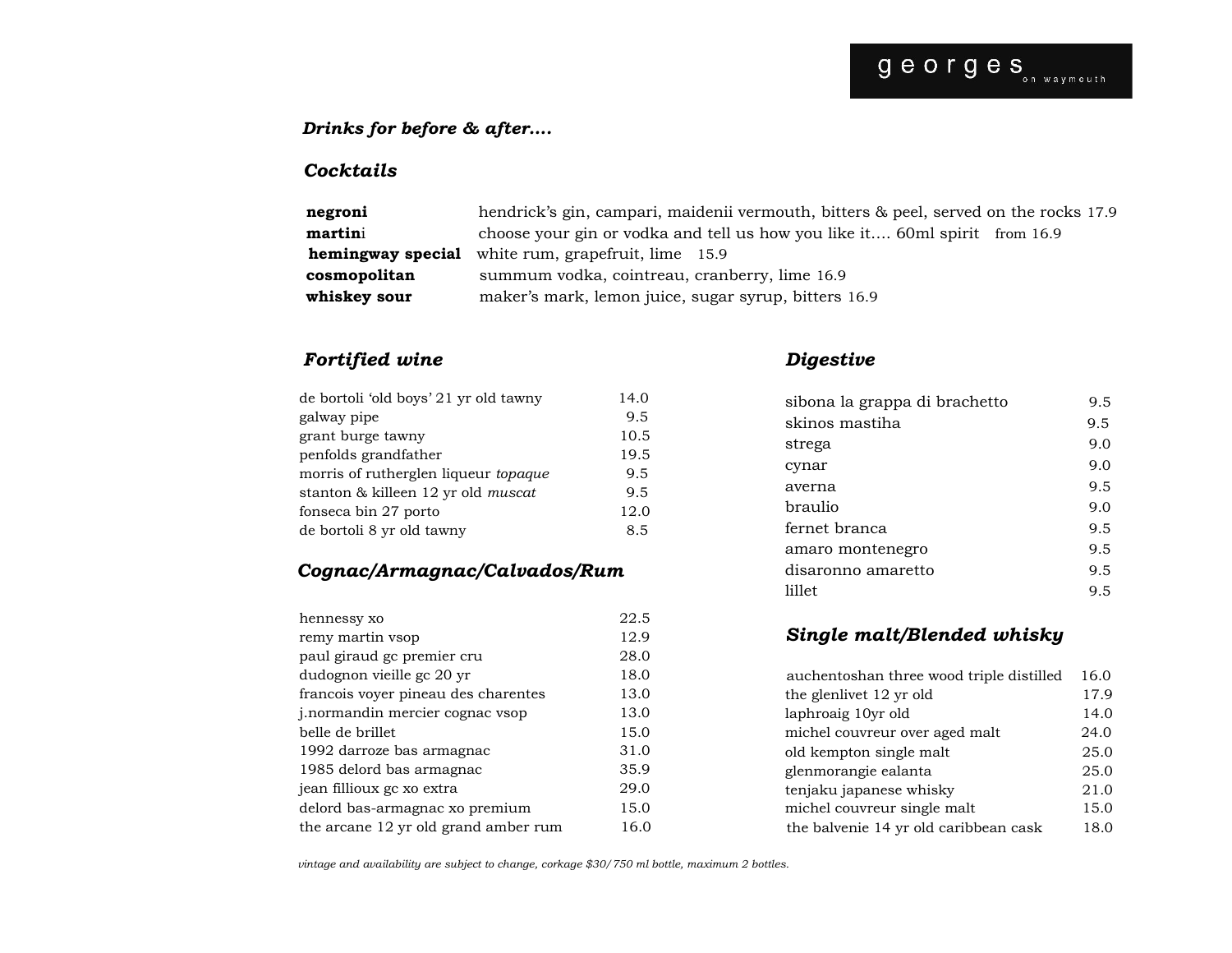# *wines by the glass*

| 2014 | mordrelle blanc de blancs sparkling           | mylor, sa          | 13 |
|------|-----------------------------------------------|--------------------|----|
| nv   | pol roger reserve brut                        | epernay, france    | 28 |
|      |                                               |                    |    |
| 2020 | vinteloper riesling                           | clare valley, sa   | 13 |
| 2020 | sidewood sauvignon blanc                      | verdun, sa         | 13 |
| 2019 | karrawatta 'sophie's hill' pinot grigio       | meadows, sa        | 13 |
| 2018 | vassaltis 'nassitis' aithiri-aidani-assyrtiko | santorini, greece  | 14 |
| 2020 | silver lining chardonnay                      | macclesfield, sa   | 14 |
| 2019 | montevecchio <i>moscato</i>                   | heathcote, vic     | 13 |
|      |                                               |                    |    |
| 2019 | mazi grenache rosé                            | mclaren vale, sa   | 12 |
| 2017 | CRFT 'broderick' pinot noir                   | basket range, sa   | 15 |
| 2016 | vigna bottin sangiovese                       | mclaren vale, sa   | 13 |
| 2019 | mitravelas 'red on black' agiorgitiko         | nemea, greece      | 13 |
| 2018 | torbreck cuvée 'juveniles' gsm                | barossa valley, sa | 13 |
| 2019 | first drop 'mother's milk' shiraz             | barossa valley, sa | 12 |

### **b***eers*

| light - | cascade                                      | 7.5 |
|---------|----------------------------------------------|-----|
|         | lager - james boags                          | 9.5 |
|         | heineken, corona, fix                        | 9.5 |
|         | doss blockos, peroni, asahi                  | 9.5 |
| ale -   | coopers pale ale, vale ale                   | 9.5 |
|         | stone & wood pacific ale                     | 9.5 |
|         | pilsner-lobethal bohemian                    | 9.5 |
|         | <b>stout</b> - coopers stout                 | 9.5 |
|         | cider - adelaide hills cider company (apple) | 9.5 |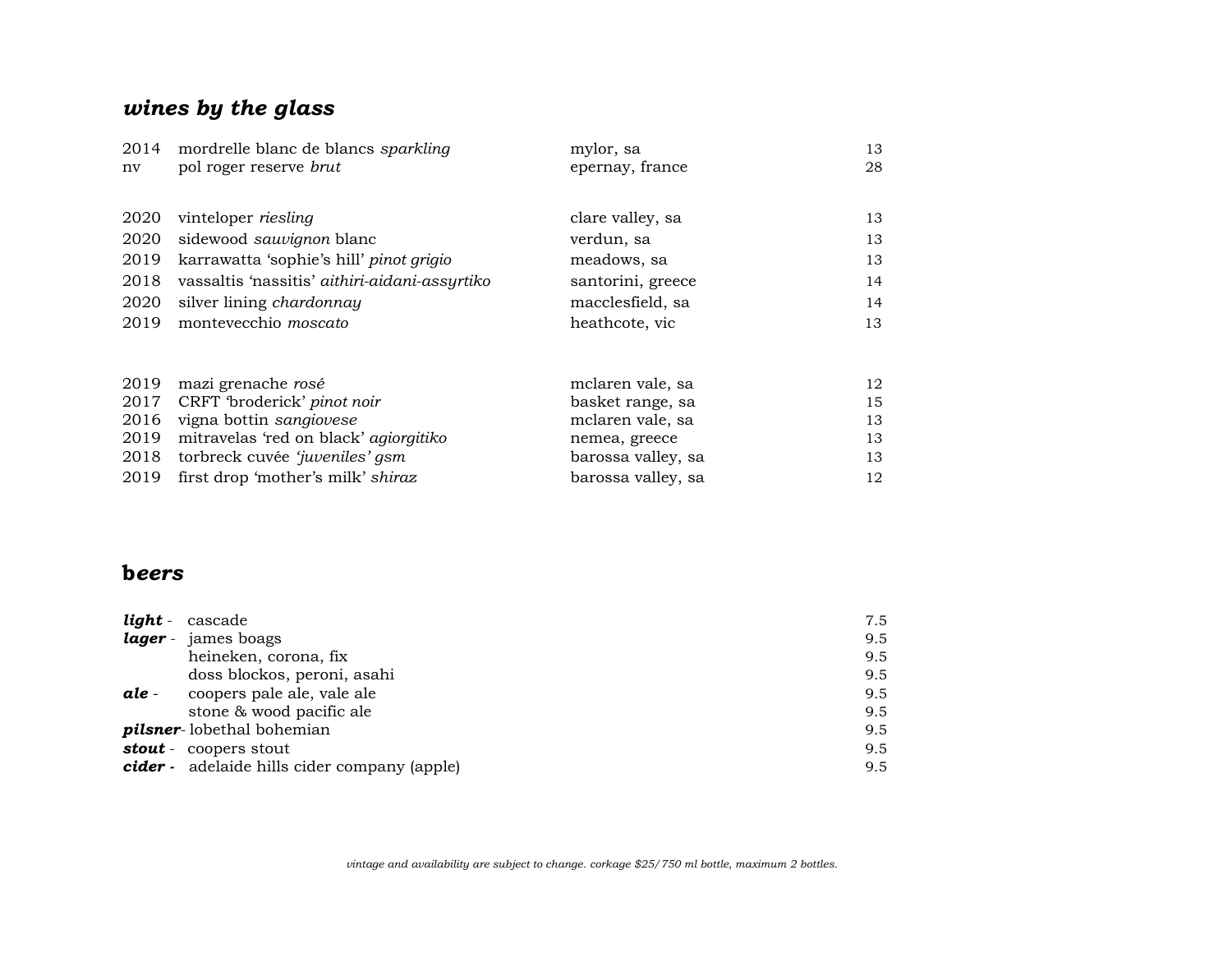# *dessert wine / late harvest / sherry*

| 2017 | battle of bosworth 'clarence' semillon           | mclaren vale, sa   | gl <sub>12</sub> | 38  |
|------|--------------------------------------------------|--------------------|------------------|-----|
| 2009 | dolce far niente moorooroo park semillon (375ml) | barossa valley, sa |                  | 48  |
|      |                                                  |                    |                  |     |
|      | romate 'cardenal cisneros' pedro ximenez         |                    |                  | 9.5 |
|      | seppeltsfield 'dp116' aged flor solero           |                    |                  | 9.0 |
|      | barbadillo sherry - oloroso, amontillado or fino |                    |                  | 9.5 |
|      |                                                  |                    |                  |     |

# *sparkling wine / champagne*

| 2014 | mordrelle blanc de blancs sparkling | mylor, sa       | 58  |
|------|-------------------------------------|-----------------|-----|
| nv   | pol roger reserve brut              | epernay, france | 135 |
|      | champagne bollinger special cuvee   | ay, france      | 145 |
| nv   | perrier jouet blazon cuvee rose     | epernay, france | 195 |
| 2009 | lanson champagne brut               | reims, france   | 165 |
| 1998 | krug brut                           | reims, france   | 715 |

### *white wine*

| 2019 | the willows riesling                    | barossa valley, sa       | 38  |
|------|-----------------------------------------|--------------------------|-----|
| 2019 | skillogalee riesling                    | clare valley, sa         | 44  |
| 2020 | vinteloper riesling                     | clare valley, sa         | 48  |
| 2017 | g.d. vajra langhe riesling              | piedmont, italy          | 115 |
| 2019 | jinu 'olumis' sauvignon blanc           | summertown, sa           | 39  |
| 2020 | sidewood sauvignon blanc                | adelaide hills, sa       | 47  |
| 2015 | kir-yianni 'droumo' sauvignon blanc     | naoussa, greece          | 88  |
| 2014 | bodegas maranones 'picarana' albillo    | san martin, spain        | 65  |
| 2019 | rose kentish <i>pinot gris</i>          | langhorne/adelaide hills | 47  |
| 2019 | abbatiello 'latina' <i>fiano</i>        | riverland, sa            | 47  |
| 2019 | karrawatta 'sophie's hill' pinot grigio | meadows, sa              | 48  |
| 2018 | tregarthen chenin blanc                 | kuitpo, sa               | 48  |
| 2019 | chalari chenin blanc 'ritsina'          | swan valley, wa          | 47  |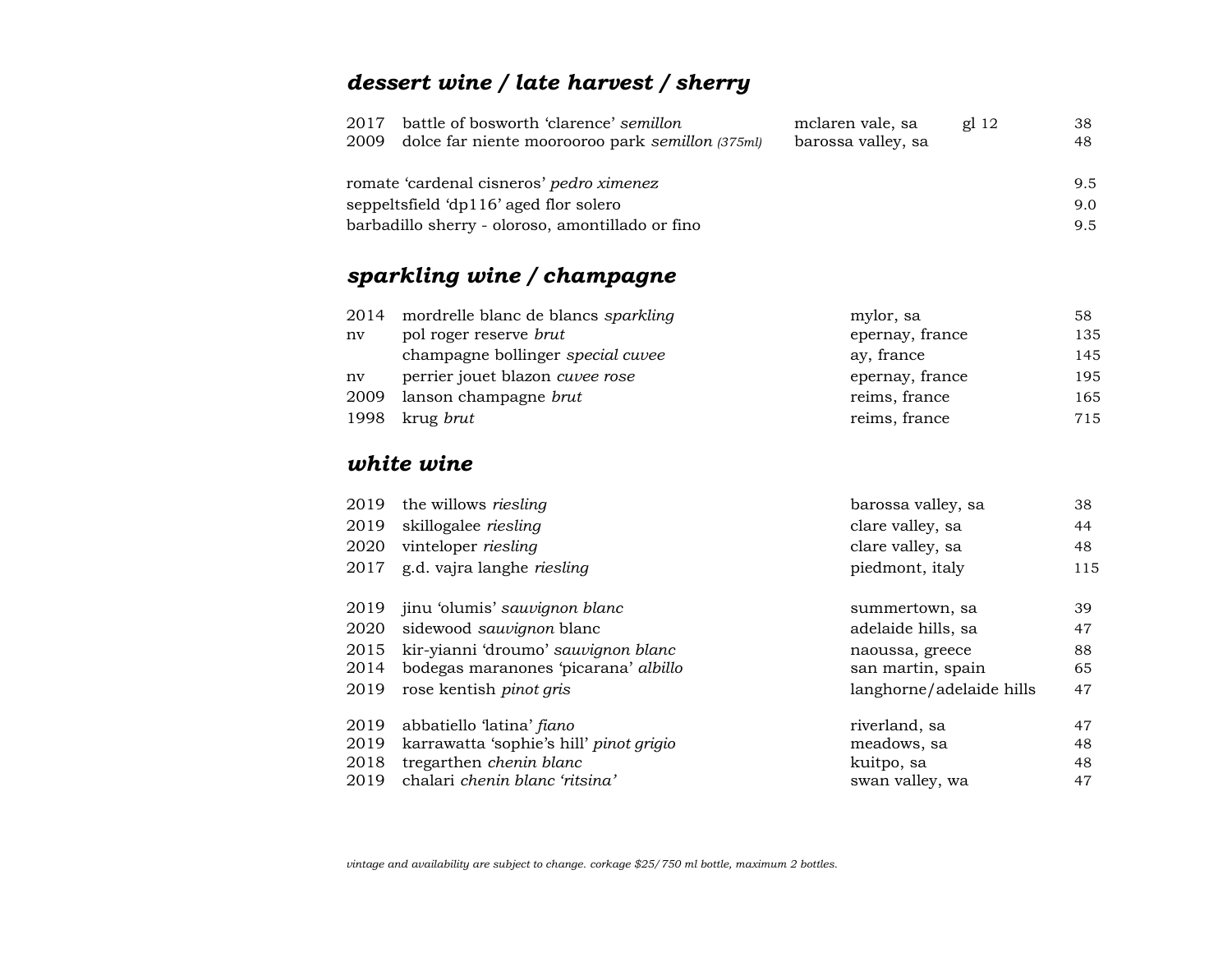# *white wine cont….*

| 2019 | paulmara estates-gentilini 'crossed paths' robola | kefalonia, greece    | 84  |
|------|---------------------------------------------------|----------------------|-----|
| 2018 | vassaltis 'nassitis' athiri-aidani-assyrtiko      | santorini, greece    | 68  |
| 2018 | APLA' malagousia-assyrtiko-roditis                | drama, greece        | 59  |
| 2018 | papagiannakos 'old vines' savatiano               | attiki, greece       | 49  |
| 2016 | foundi estate blanc de noir xinomavro             | naoussa, greece      | 65  |
| 2018 | ATMA xinomavro-malagousia                         | naoussa, greece      | 45  |
| 2018 | oenops vidiano                                    | crete, greece        | 68  |
| 2014 | domaine sigalas 'kavalieros' assyrtiko            | santorini, greece    | 85  |
| 2018 | vassaltis 'santorini' assyrtiko                   | santorini, greece    | 128 |
| 2020 | silver lining chardonnay                          | macclesfield, sa     | 55  |
| 2018 | tomich chardonnay                                 | adelaide hills, sa   | 48  |
| 2019 | charlotte dalton 'grace' chardonnay               | adelaide hills, sa   | 68  |
| 2019 | ngeringa chardonnay                               | mt barker summit, sa | 52  |

# *red wine*

| 2019 | mazi grenache rosé                      | mclaren vale, sa      | 42 |
|------|-----------------------------------------|-----------------------|----|
| 2018 | APLA' xinomavro rosé                    | drama, greece         | 58 |
| 2018 | whisson lake pinot noir                 | piccadilly valley, sa | 65 |
| 2017 | CRFT 'broderick vineyard' pinot noir    | basket range, sa      | 68 |
| 2019 | mordrelle pinot noir                    | lenswood, sa          | 59 |
| 2016 | escarpment pinot noir                   | martinborough, nz     | 95 |
| 2013 | foundi estate 'naoussea' xinomavro      | naoussa, greece       | 79 |
| 2015 | diamantis estate <i>xinomavro</i>       | siatista, greece      | 95 |
| 2017 | APLA' xinomavro-limniona-mavroudi       | drama, greece         | 65 |
| 2019 | mitravelas 'red on black' agiorgitiko   | nemea, greece         | 45 |
| 2018 | mitravelas 'estate' agiorgitiko         | nemea, greece         | 95 |
| 2018 | torbreck cuvée 'juveniles' gsm          | barossa valley, sa    | 55 |
| 2017 | paulmara estates 'denero' nero d'avola  | barossa valley, sa    | 48 |
| 2007 | arrivo nebbiolo                         | adelaide hills, sa    | 95 |
| 2019 | ministry of clouds tempranillo-grenache | mclaren vale, sa      | 59 |

 *vintage and availability are subject to change. corkage \$25/750 ml bottle, maximum 2 bottles.*